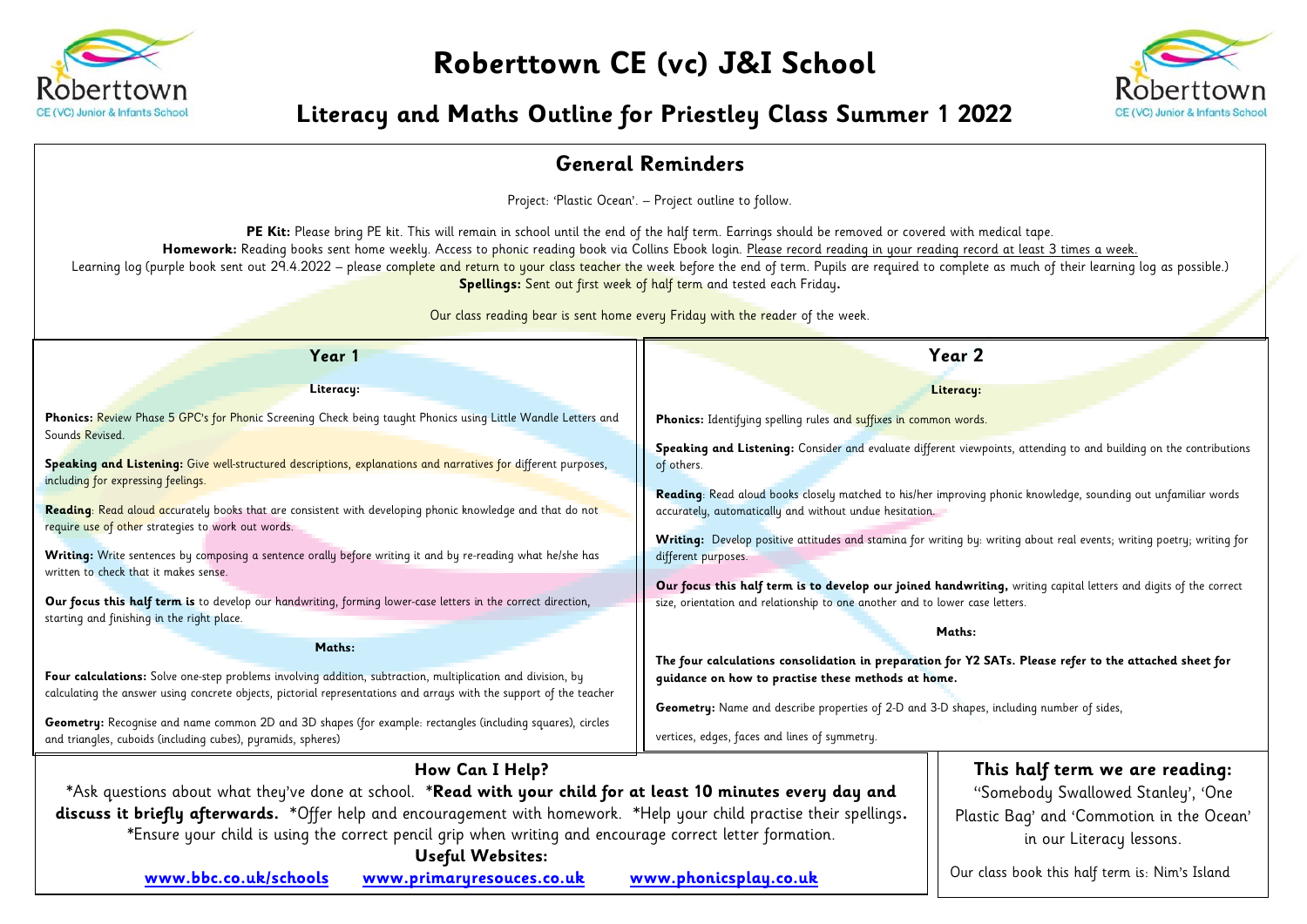| Year 1                                                                                                                                                                                                         |                                                                                                           |                                                                                                     | Year 2                                                                                                                                                                                                         |                                                                          |                                                                                                                                                                                                   |                                                                                                                                                                                    |                                                                                                                                                                    |  |
|----------------------------------------------------------------------------------------------------------------------------------------------------------------------------------------------------------------|-----------------------------------------------------------------------------------------------------------|-----------------------------------------------------------------------------------------------------|----------------------------------------------------------------------------------------------------------------------------------------------------------------------------------------------------------------|--------------------------------------------------------------------------|---------------------------------------------------------------------------------------------------------------------------------------------------------------------------------------------------|------------------------------------------------------------------------------------------------------------------------------------------------------------------------------------|--------------------------------------------------------------------------------------------------------------------------------------------------------------------|--|
| These are the 'Tricky Words' and 'Common Exception Words' we will<br>learn to read and write during Year 2. Please practise at home too!<br>Highlight the words once you can read them. Can you read them all? |                                                                                                           |                                                                                                     | These are the 'Tricky Words' and 'Common Exception Words' we will learn to<br>read and write during Year 2. Please practise at home too! Highlight the<br>words once you can read them. Can you read them all? |                                                                          |                                                                                                                                                                                                   |                                                                                                                                                                                    |                                                                                                                                                                    |  |
| <b>Phase 5</b>                                                                                                                                                                                                 | Common exception words<br>(You may find some of these are repeated Tricky Words)                          |                                                                                                     |                                                                                                                                                                                                                | Phase 5                                                                  |                                                                                                                                                                                                   | <b>Common Exception</b><br>Words<br>(You may find some of these are repeated Tricky<br>Words)                                                                                      |                                                                                                                                                                    |  |
| oh<br>Mrs<br>people<br>there<br>called<br>Mr<br>looked<br>asked<br>could                                                                                                                                       | the<br>a<br>do<br>to<br>today<br>of<br>said<br>says<br>are<br>were<br>was<br>is<br>his<br>has<br>$\bf{I}$ | they<br>be<br>he<br>me<br>she<br>we<br>no<br>qo<br>so<br>by<br>my<br>here<br>there<br>where<br>love | one<br>once<br>ask<br>friend<br>school<br>put<br>push<br>pull<br>full<br>house<br>our                                                                                                                          | 0h<br>Mrs<br>people<br>there<br>called<br>Mr<br>looked<br>asked<br>could | after<br>again<br>any<br>bath<br>beautiful<br>because<br>behind<br>both<br>break<br>busy<br>child<br>children<br>Christmas<br>class<br>climb<br>clothes<br>cold<br>could<br>door<br>even<br>every | eye<br>fast<br>father<br>find<br>floor<br>gold<br>grass<br>great<br>half<br>hold<br>hour<br>improve<br>steak<br>kind<br>last<br>many<br>mind<br>money<br>most<br>move<br>Mr<br>Mrs | only<br>parents<br>pass<br>past<br>path<br>people<br>plant<br>poor<br>pretty<br>prove<br>should<br>sugar<br>sure<br>told<br>water<br>who<br>whole<br>wild<br>would |  |
|                                                                                                                                                                                                                | you<br>your                                                                                               | come<br>some                                                                                        |                                                                                                                                                                                                                |                                                                          |                                                                                                                                                                                                   |                                                                                                                                                                                    |                                                                                                                                                                    |  |